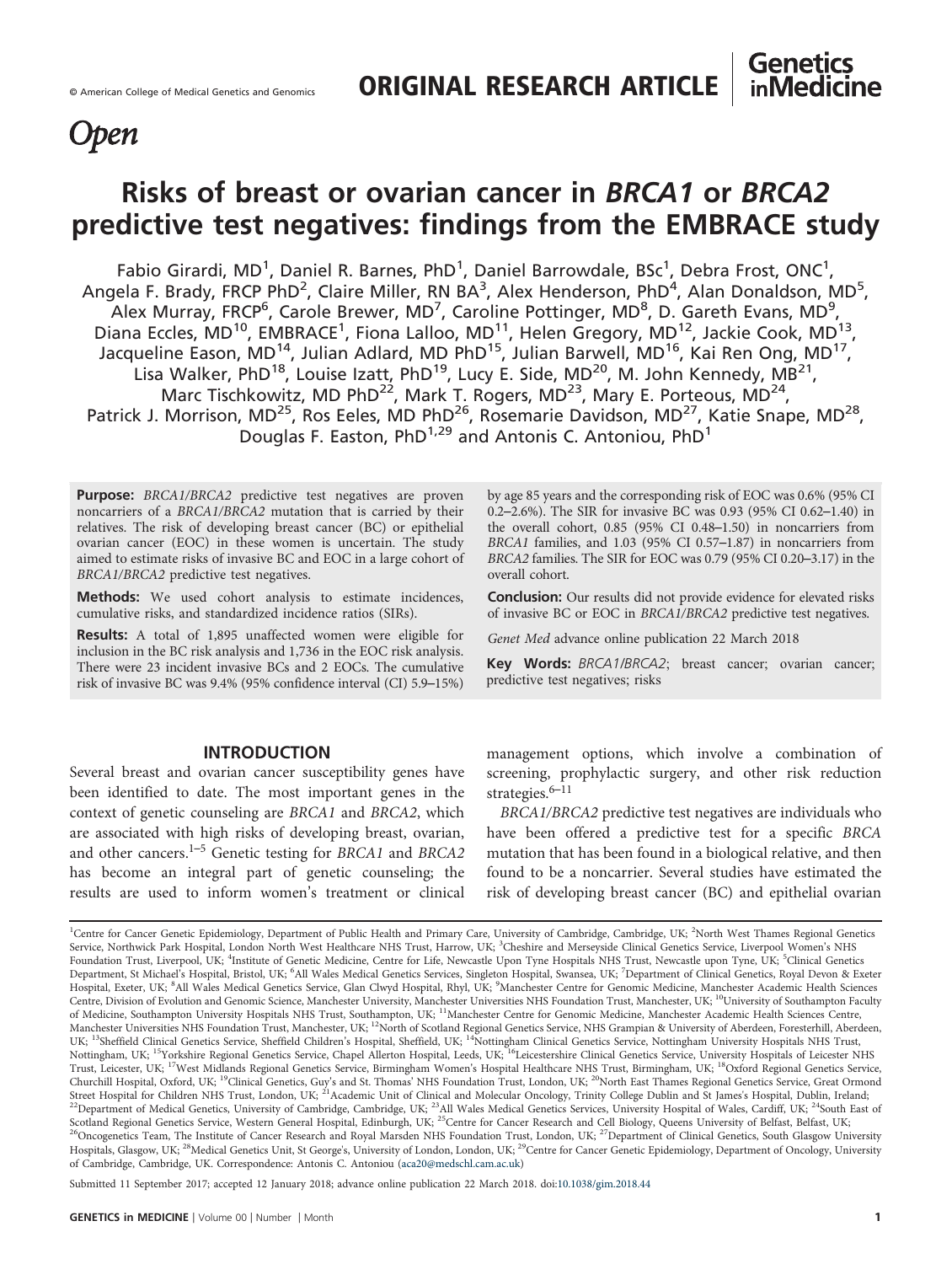### ORIGINAL RESEARCH ARTICLE<br>GIRARDI et al | Cancer risks in BRCA1 or BRCA2 predictive test negatives

cancer (EOC) in these women, but estimates vary widely across studies. Although the risks have generally been found to be lower than those in BRCA1 and BRCA2 mutation carriers, retrospective studies have estimated the risks of BC to be two- to fivefold higher than the risk in the general population.[12,13](#page-6-0) Estimates based on retrospective studies may be overestimated if ascertainment is not correctly allowed for in the analysis. The findings from the eight prospective studies published to date have been conflicting. In five of them, risk to noncarriers was not raised (0.52–0.95) (refs. [14](#page-6-0)– [18](#page-6-0)) while in three studies the estimated risks were significantly increased (2.0–4.57) (refs. [19](#page-6-0)–21). An important limitation in all these studies, however, was small sample size, and as a result the point estimates have wide confidence intervals. Data on EOC risks for BRCA1/BRCA2 predictive test negatives are currently scarce and the only estimates available are from retrospective studies.[13,22](#page-6-0)

Here, we used data from a large prospective cohort of BRCA1/BRCA2 predictive test negatives from the United Kingdom to estimate the risks of developing BC or EOC.

#### MATERIALS AND METHODS

#### **Subjects**

The Epidemiological Study of Familial Breast Cancer (EMBRACE) study is a prospective cohort study in the United Kingdom and Republic of Ireland, aiming to characterize cancer risks in BRCA1/BRCA2 mutation carriers and their relatives. Individuals are eligible for inclusion in EMBRACE if they (i) carry a pathogenic mutation in BRCA1 or BRCA2, (ii) are noncarriers in families with a pathogenic BRCA1 or BRCA2 mutation, or (iii) are potential carriers but opt not to undergo a predictive genetic test. Recruitment is organized through regional cancer genetics centers, generally close to the time of genetic testing. Recruitment commenced in 1997 and includes both women and men. The cohort includes individuals with or without personal history of cancer; all participants complete a baseline questionnaire that includes information on BC and EOC risk factors and medical history. The EMBRACE study was approved by the former Anglia and Oxford Medical Research and Ethics Committee (North West Anglia Health Authority, Peterborough, United Kingdom), now East of England–Cambridge South Research Ethics Committee (Nottingham, United Kingdom).

Only noncarrier women were eligible for inclusion in the present study. Information on date and cause of death, and cancer diagnoses, was obtained through linkage with the Health and Social Care Information Centre for England and Wales, and with the National Health Service Central Register for Scotland. For the purpose of the study, the last record linkage was performed on 15 December 2015. The end of follow-up was set as 15 July 2015 to ensure that any cancer diagnoses by this date were likely to have been reported at the time of the record linkage.

Cancer risks for BRCA1/BRCA2 predictive test negatives were estimated separately for incident invasive BC and incident EOC. Women were eligible for inclusion in the analysis if they had not been diagnosed with cancer, other than nonmelanoma skin cancer, before the date at the baseline questionnaire (study recruitment). For the estimation of BC risk, participants were ineligible if they had already undergone risk-reducing bilateral mastectomy at recruitment. In estimating EOC risk, participants were ineligible if they had undergone risk-reducing salpingo-oophorectomy (RRSO) or bilateral salpingectomy (because noncarriers in EMBRACE do not complete follow-up questionnaires after study recruitment, information on prospective prophylactic surgeries occurring after the baseline questionnaire date was not available). Women were followed from baseline until the first of (i) death, (ii) a diagnosis of a cancer other than nonmelanoma skin cancer, (iii) attained age 85 years, or (iv) 15 July 2015. For the BC risk estimation, only women diagnosed with an incident invasive BC were assumed to be affected (i.e., noninvasive BCs were ignored but censored as unaffected at diagnosis) and for the EOC analysis only women diagnosed with an EOC were assumed to be affected.

#### Statistical analysis

Annual incidences of invasive BC and EOC per 1,000 personyears were estimated for the age intervals 18–24, 25–34, 35– 44, 45–54, 55–64, 65–74, and 75–84 using standard cohort analysis. Kaplan–Meier analysis was used to estimate the cumulative risks. The probability of experiencing the event of interest up to a given time-point was calculated as 1−Kaplan-Meier estimate of the survival probability. Differences in cancer risks between members of BRCA1 families and members of BRCA2 families were assessed using Cox regression. The hazard ratio was defined as the ratio between the hazard function at age  $t$  for noncarriers from  $BRCA2$ families and the hazard function at age  $t$  for noncarriers from BRCA1 families. To account for possible variation in risk due to year of birth (i.e., cohort effect), the analysis was adjusted for year of birth using a categorical variable based on the observed quartiles (1922 to 1953, 1954 to 1963, 1964 to 1972, 1973 to 1995).

We assessed the difference between the estimated incidence rates of invasive BC and EOC in the sample under study and the corresponding incidence rates in a reference population by estimating the standardized incidence ratio (SIR). A SIR is the ratio between the number of observed incident cases and the number of expected incident cases in the study population over the period of observation. For this purpose, we used the population incidences for England<sup>[23](#page-6-0)</sup> and assumed they also apply to women recruited from Scotland and Wales. Expected cases were calculated by applying the calendar period– specific, age-specific, and cancer-specific incidences for England to the eligible sample of noncarriers. These rates were available from 1998 to 2014. Rates for 1998 and 2014 were assumed to apply for the years 1997 and 2015, respectively. To allow for the fact that multiple individuals from the same family may be included in the analyses robust standard errors were calculated by clustering on family.<sup>[24](#page-6-0)</sup>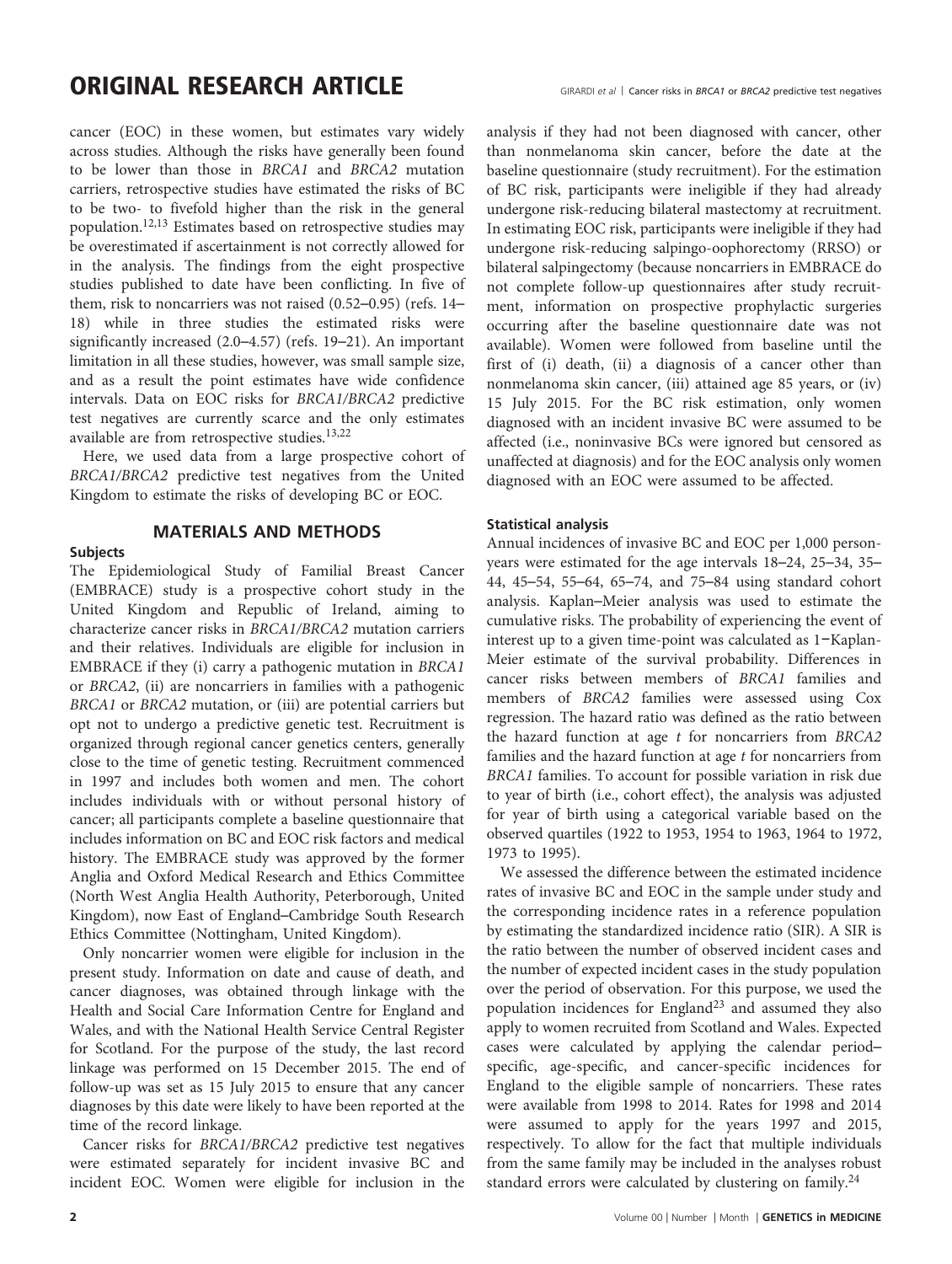#### RESULTS

The process of generating the eligible sets for inclusion in the BC and EOC analyses are described in the appendix (Supplementary Figures S1 and S2 online). Table 1 summarizes the eligible cohort characteristics.

#### Risk of invasive BC

Among 1,895 BRCA1/BRCA2 predictive test negatives eligible for inclusion in the BC analysis, 23 incident invasive BCs occurred, 12 in women from BRCA1 families and 11 in women from BRCA2 families. The estimated incidences, cumulative risks, and SIRs are shown in [Table 2](#page-3-0). The crude incidence rate of invasive BC in the overall sample was estimated to be 1.72 per 1,000 person-years (95% confidence interval (CI) 1.16–2.66). The incidence rate increased rapidly at young ages up to age 45 but remained relatively constant after that age, ranging from 2.33 to 3.04 per 1,000 person-years. The estimate was similar when analysis was restricted to individuals of European ancestry (1.74/1,000 person-years, 95% CI 1.17–2.70). The incidence rate in members of BRCA2 families (1.95/1,000 person-years, 95% CI 1.11–3.79) was slightly, but not significantly ( $p$  value 0.58), higher than the rate in members of BRCA1 families (1.55/1,000 person-years, 95% CI 0.90–2.92). After adjustment for birth cohort, the hazard ratio estimate for members of BRCA2 families versus members of BRCA1 families was 1.20 (95% CI 0.53–2.70, Wald test  $p$  value = 0.6). The SIR estimate for invasive BC was 0.93 (95% CI 0.62–1.40). In the age-specific analysis the highest SIR was estimated for age group  $45-55$  (SIR = 1.30, 95% CI 0.72–2.35), but SIRs were estimated to be  $\lt 1$  for all other age groups (range: 0.35–0.89). There was no apparent trend in the SIRs with age. The SIR was estimated to be 0.85 (95% CI 0.48–1.50) for members of a BRCA1 family with the highest SIR estimated for age group  $65-75$  (SIR = 1.56, 95%)

|  | Table 1 Descriptive summary of the cohorts in which risks were calculated, separately for invasive BC and EOC |  |  |  |  |  |
|--|---------------------------------------------------------------------------------------------------------------|--|--|--|--|--|
|--|---------------------------------------------------------------------------------------------------------------|--|--|--|--|--|

|                                       |                | Eligible set for invasive BC analysis |                |                     | Eligible set for EOC analysis |                    |
|---------------------------------------|----------------|---------------------------------------|----------------|---------------------|-------------------------------|--------------------|
|                                       | Overall        | BRCA1 <sup>a</sup>                    | $BRCA2^a$      | Overall             | $BRCA1^a$                     | BRCA2 <sup>a</sup> |
| Sample, N (%)                         | 1,895          | 1,042 (55)                            | 849 (45)       | 1,736               | 939 (54)                      | 793 (46)           |
| Mean age at questionnaire (SD)        | 45.1(13.1)     | 44.6 (13.1)                           | 45.6 (13)      | 44.2 (13.1)         | 43.5(13)                      | 45.1(13.1)         |
| Mean follow-up in years (SD)          | 7.1(4.5)       | 7.4(6.6)                              | 6.6(4.3)       | 7.0(4.5)            | 7.3(4.7)                      | 6.6(4.3)           |
| <b>Failures</b>                       | 23             | 12                                    | 11             | $\overline{2}$      | 0                             | $\overline{2}$     |
| Mean age at failure (SD)              | 57.2(8.8)      | 60.5(9.7)                             | 53.6(6.2)      | 50.5(8.0)           |                               | 50.5(8.0)          |
| Ethnicity (%)                         |                |                                       |                |                     |                               |                    |
| Unknown                               | 1(0)           | $\overline{O}$                        | 1(0)           | 1(0)                | $\overline{0}$                | 1(0)               |
| White                                 | 1,810 (96)     | 982 (94)                              | 824 (97)       | 1,658 (95)          | 885 (94)                      | 769 (97)           |
| Indian                                | 5(0.3)         | 4(0.4)                                | 1(0.1)         | 5(0.4)              | 4(0.5)                        | 1(0.1)             |
| Black-Caribbean                       | 3(0.2)         | 3(0.3)                                | $\Omega$       | 3(0.2)              | 3(0.3)                        | 0                  |
| Ashkenazi Jewish                      | 47(2)          | 34(3.4)                               | 13(1.8)        | 45(3)               | 32(3.4)                       | 13(1.8)            |
| Bangladeshi                           | 1(0)           | 1(0.1)                                | $\mathbf 0$    | 1(0)                | 1(0.1)                        | $\overline{0}$     |
| Pakistani                             | 3(0.2)         | 2(0.2)                                | 1(0.1)         | 3(0.2)              | 2(0.2)                        | 1(0.1)             |
| Black other                           | 5(0.3)         | 5(0.5)                                | $\circ$        | 4(0.3)              | 4(0.5)                        | $\overline{0}$     |
| Chinese                               | 1(0)           | $\overline{0}$                        | 1(0.1)         | $\overline{0}$      | $\overline{0}$                | $\Omega$           |
| Other                                 | 19(1)          | 11(1.1)                               | 8(0.9)         | 16(0.9)             | 8(1)                          | 8(1)               |
| Number of families (%)                | 1,602          | 887 (55)                              | 711 (45)       | 1,488               | 812 (55)                      | 672 (45)           |
| Families by number of noncarriers (%) |                |                                       |                |                     |                               |                    |
| $\mathbf{1}$                          | 1,381 (86)     | 767 (86)                              | 610 (86)       | 1,300 (87)          | 714 (88)                      | 582 (88)           |
| 2                                     | 179 (11)       | 98 (11)                               | 81(11)         | 152(11)             | 80 (10)                       | 72 (11)            |
| 3                                     | 25(2)          | 14(2)                                 | 11(1.6)        | 24(1.5)             | 11(1.3)                       | 13(0.3)            |
| $\overline{4}$                        | 14(1)          | 6(0.8)                                | 8(1.3)         | 9(0.5)              | 5(0.5)                        | 4(0.6)             |
| 5                                     | 1(0)           | 1(0.1)                                | $\mathbf{0}$   | 1(0)                | 1(0.1)                        | 0                  |
| 6                                     | $\mathbf 0$    | 0                                     | 0              | 0                   | 0                             | 0                  |
| $\overline{7}$                        | $\overline{O}$ | $\overline{O}$                        | $\mathbf{0}$   | 1(0)                | 1(0.1)                        | $\overline{0}$     |
| 8                                     | 1(0)           | 1(0.1)                                | $\mathbf{O}$   | 0                   | 0                             | $\mathbf 0$        |
| 9                                     | $\overline{0}$ | $\overline{0}$                        | $\mathbf{0}$   | $\overline{O}$      | $\overline{0}$                | $\Omega$           |
| 10                                    | $\mathbf 0$    | $\circ$                               | $\mathbf{0}$   | 0                   | 0                             | $\mathbf 0$        |
| 11                                    | $\overline{0}$ | $\overline{O}$                        | $\overline{0}$ | $\mathsf{O}\xspace$ | $\mathsf{O}\xspace$           | $\overline{O}$     |
| 12                                    | 1(0)           | 0                                     | 1(0.1)         | 1(0)                | 0                             | 1(0.1)             |

BC, breast cancer; EOC, epithelial ovarian cancer. <sup>a</sup>ln four individuals family identification number and family mutation were missing. In reference to familial clustering, these individuals were assumed to be independent. No assumptions were made on family mutation; therefore, in the stratified analysis by family mutation, these individuals were not considered.

### Cancer risks in BRCA1 or BRCA2 predictive test negatives | GIRARDI et al **ORIGINAL RESEARCH ARTICLE**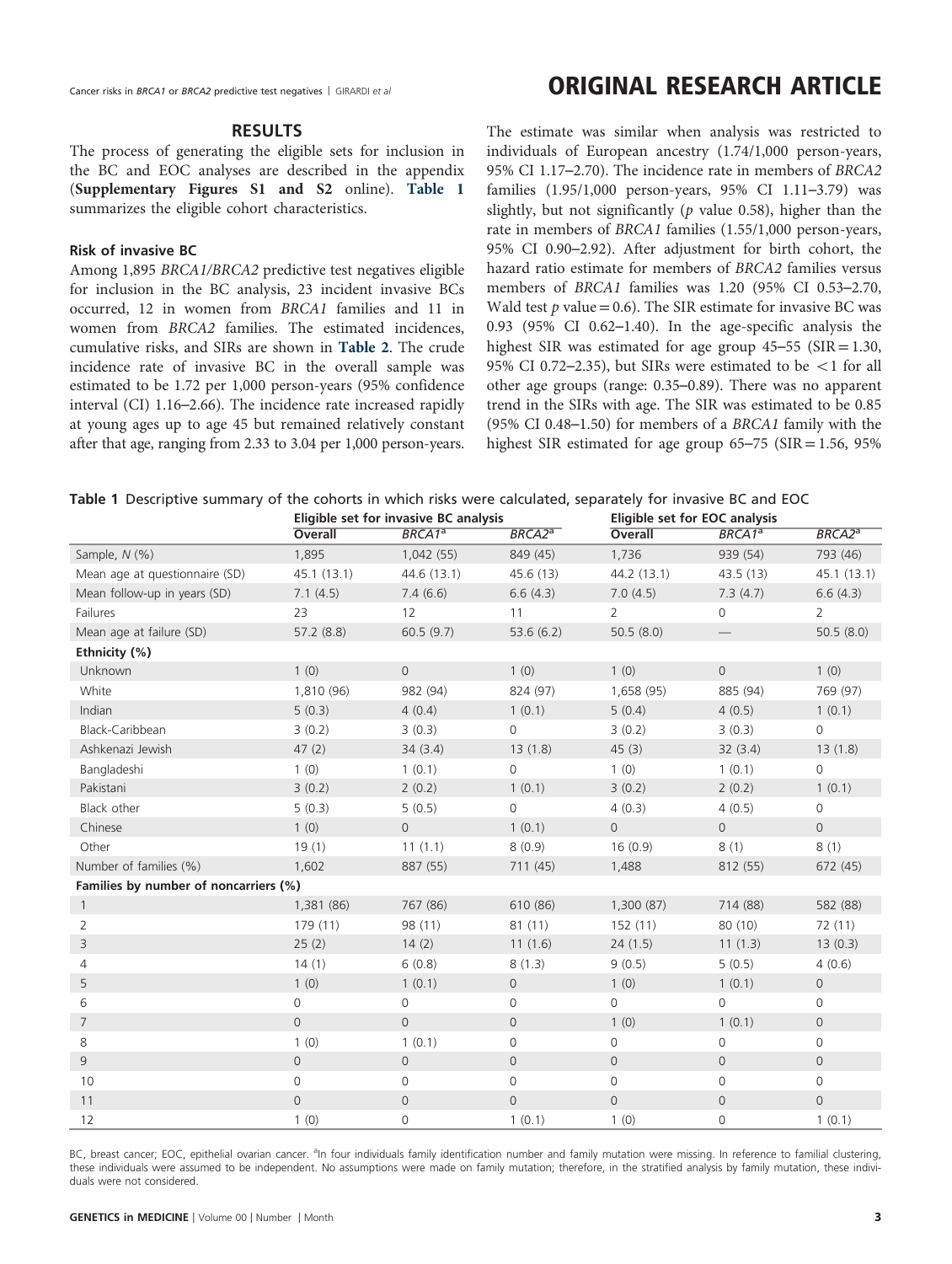# <span id="page-3-0"></span>ORIGINAL RESEARCH ARTICLE GIRARDI et al | Cancer risks in BRCA1 or BRCA2 predictive test negatives

|                  | Overall sample |          |                 |                 |                                                                                                                                                                                                                                |         |                | Relatives of BRCA1 mutation carriers |                 |                          |         |                          | Relatives of BRCA2 mutation carriers |                 |               |
|------------------|----------------|----------|-----------------|-----------------|--------------------------------------------------------------------------------------------------------------------------------------------------------------------------------------------------------------------------------|---------|----------------|--------------------------------------|-----------------|--------------------------|---------|--------------------------|--------------------------------------|-----------------|---------------|
|                  | Σq             | Incident | IR per          | SIR             | Cumulative                                                                                                                                                                                                                     | č       | Incident       | IR per                               | SIR             | Cumulative               | Σ       | Incident                 | IR per                               | SIR             | Cumulative    |
|                  |                | invasive | 1,000 py        | $(95%$ CI)      | $\%$<br>risk,                                                                                                                                                                                                                  |         | invasive       | 1,000 py                             | $(95%$ CI)      | risk,%                   |         | invasive                 | 1,000 py                             | $(95%$ CI)      | risk,%        |
|                  |                | ន្ធ      | (95 % G)        |                 | $(95%$ CI)                                                                                                                                                                                                                     |         | ន្ត្រ          | (95 % G)                             |                 | $(95%$ CI)               |         | g<br>SG                  | $(95%$ CI)                           |                 | $(95%$ CI)    |
| Overall          | 13,398.1       | 23       | 1.72            | 0.93            | $\leq$                                                                                                                                                                                                                         | 7,738.7 | $\overline{c}$ | 1.55                                 | 0.85            | $\lessgtr$               | 5,632.4 | $\overline{\phantom{0}}$ | 1.95                                 | 1.03            | $\frac{4}{2}$ |
|                  |                |          | $(1.16 - 2.66)$ | $(0.62 - 1.40)$ |                                                                                                                                                                                                                                |         |                | $(0.90 - 2.92)$                      | $(0.48 - 1.50)$ |                          |         |                          | $(1.11 - 3.79)$                      | $(0.57 - 1.87)$ |               |
| Age              |                |          |                 |                 |                                                                                                                                                                                                                                |         |                |                                      |                 |                          |         |                          |                                      |                 |               |
| dhoub            |                |          |                 |                 |                                                                                                                                                                                                                                |         |                |                                      |                 |                          |         |                          |                                      |                 |               |
| $\geq 18$ to     | 187.5          | $\circ$  | $\circ$         | $\circ$         | $\circ$                                                                                                                                                                                                                        | 116.1   | $\circ$        | $\circ$                              | $\circ$         | $\circ$                  | 68.8    | $\circ$                  | $\circ$                              | $\circ$         | $\circ$       |
| 25               |                |          |                 |                 |                                                                                                                                                                                                                                |         |                |                                      |                 |                          |         |                          |                                      |                 |               |
| $\geq$ 25 to     | 1,556.4        | $\circ$  | $\circ$         | $\circ$         | $\circ$                                                                                                                                                                                                                        | 904.8   | $\circ$        | $\circ$                              | $\circ$         | $\circ$                  | 646.1   | $\circ$                  | $\circ$                              | $\circ$         | $\circ$       |
| & 35             |                |          |                 |                 |                                                                                                                                                                                                                                |         |                |                                      |                 |                          |         |                          |                                      |                 |               |
| $\geq 35$ to     | 3,426.1        |          | $0.29(-)$       | 0.35            | $0.\overline{3}$                                                                                                                                                                                                               | 2,114.1 | $\circ$        | $\circ$                              | $\circ$         | $\circ$                  | 1,312   |                          | 0.76()                               | 0.90            | 0.7           |
| &5               |                |          |                 | $(0.05 - 2.45)$ | $\widehat{\infty}$<br>$(-0)$                                                                                                                                                                                                   |         |                |                                      |                 |                          |         |                          |                                      | $(0.13 - 6.42)$ | $(0.1 - 4.7)$ |
| $\geq 45$ to     | 3,908.9        |          | 2.81            | 1.30            | m                                                                                                                                                                                                                              | 2,157.6 | 4              | 1.85                                 | 0.86            | $\frac{8}{1}$            | 1,751.2 | $\overline{\phantom{0}}$ | 4.00                                 | 1.85            | 4.5           |
| 55               |                |          | $(1.59 - 5.47)$ | $(0.72 - 2.35)$ | (5.3)<br>$(1.7 -$                                                                                                                                                                                                              |         |                | $(0.70 - 6.64)$                      | $(0.32 - 2.30)$ | $(0.7 - 4.8)$            |         |                          | $(1.95 - 9.52)$                      | $(0.88 - 3.87)$ | $(2.3 - 8.8)$ |
| $\geq$ 55 to     | 2,574.4        | 6        | 2.33            | 0.84            | 5.5                                                                                                                                                                                                                            | 1,437.3 | $\infty$       | 2.09                                 | 0.75            | 3.9                      | 1,137.1 | $\infty$                 | 2.64                                 | 0.96            | 7.7           |
| &05              |                |          | $(1.06 - 6.13)$ | $(0.38 - 1.87)$ | $-8.8$<br>$(3.5 -$                                                                                                                                                                                                             |         |                | $(0.65 - 10.2)$                      | $(0.24 - 2.31)$ | $(1.8 - 8.2)$            |         |                          | $(0.82 - 12.9)$                      | $(0.31 - 2.97)$ | $(4.2 - 14)$  |
| $\geq 65$ to     | 1,316          | 4        | 3.04            | 0.89            | $\overline{\circ}$                                                                                                                                                                                                             | 754.7   | 4              | 5.3                                  | 1.56            | 8.4                      | 555.1   | $\circ$                  | $\circ$                              | $\circ$         | 7.7           |
| 522              |                |          | $(1.14 - 10.9)$ | $(0.33 - 2.37)$ | $(5.2 - 12)$                                                                                                                                                                                                                   |         |                | $(1.99 - 18.9)$                      | $(0.59 - 4.16)$ | $(4.5 - 15)$             |         |                          |                                      |                 | $(4.2 - 14)$  |
| $\geq 75$ to     | 428.8          |          | $2.33(-)$       | 0.65            | 9.4                                                                                                                                                                                                                            | 253.9   |                | $3.94(-)$                            | 1.09            | $\overline{\phantom{0}}$ | 162     | $\circ$                  | $\circ$                              | $\circ$         | 7.7           |
| &85              |                |          |                 | $(0.09 - 4.59)$ | $(5.9 - 15)$                                                                                                                                                                                                                   |         |                |                                      | $(0.15 - 7.73)$ | $(5.6 - 19)$             |         |                          |                                      |                 | $(4.2 - 14)$  |
| European         | 13,184.4       | 23       | 1.74            | 0.94            | $\frac{4}{2}$                                                                                                                                                                                                                  | 7,587.7 | $\overline{C}$ | 1.58                                 | 0.87            | $\frac{1}{2}$            | 5,569.6 | $\overline{1}$           | 1.97                                 | 1.04            | $\frac{1}{2}$ |
| ancestry         |                |          | $(1.17 - 2.70)$ | $(0.63 - 1.42)$ |                                                                                                                                                                                                                                |         |                | $(0.91 - 2.98)$                      | $(0.49 - 1.53)$ |                          |         |                          | $(1.12 - 3.83)$                      | $(0.58 - 1.88)$ |               |
| incidence ratio. |                |          |                 |                 | Incidence rates, SIRs, and cumulative risks are reported for the overall sample and by family mutation. BC, breast cancer; CI, confidence interval; IR, incidence rate; NA, not applicable; py, person-years; SIR, standardize |         |                |                                      |                 |                          |         |                          |                                      |                 |               |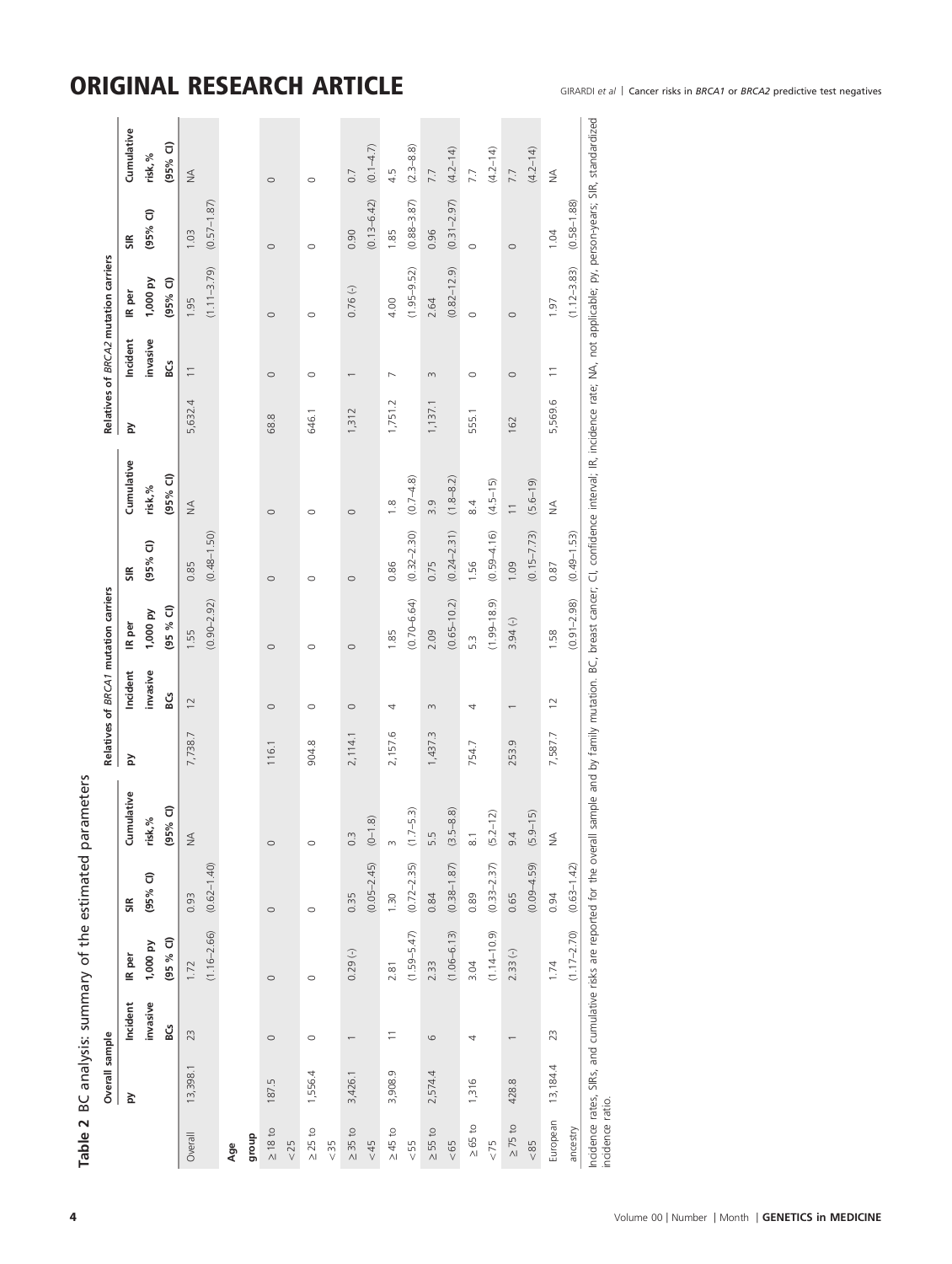

Figure 1 Kaplan–Meier plot for the risk of invasive breast cancer in the combined sample of noncarriers from families with BRCA1 and **BRCA2 mutations.** CI, confidence interval.

CI 0.59–4.16) and 1.03 (95% CI 0.57–1.87) for relatives of BRCA2 mutation carriers with the highest SIR occurring for ages 45–55 (SIR = 1.85, 95% CI 0.88–3.87) ([Table 2](#page-3-0)). The risk of developing invasive BC in the pooled sample was estimated to be 3% (95% CI 1.7–5.3%) by age 55 years and 9.4% (95% CI 5.9–15%) by age 85 years (Figure 1). When analysis was restricted to members of BRCA1 families, the cumulative risk of invasive BC was estimated to be 1.8% (95% CI 0.7– 4.8%) by age 55 and 11% (95% CI 5.6–19%) by age 85. For members of BRCA2 families, the risk of developing invasive BC was 4.5% (95% CI 2.3–8.8%) by age 55 and 7.7% (95% CI 4.2–14%) by age 85 (Supplementary Figure S3 online). Sensitivity analyses, after excluding women with bilateral oophorectomy, excluding the first year of follow-up or by including in situ BCs yielded similar results (sensitivity analyses described in the appendix (Supplementary Table S1 online)).

#### Risk of EOC

In the cohort of 1,736 noncarriers eligible for the EOC analysis, two incident EOCs were observed, both in individuals from BRCA2 families, with ages at diagnosis 44.8 and 56.1 years. The crude EOC incidence rate in the overall sample was 0.16 per 1,000 person-years (95% CI 0.03– 1.66). The estimated SIR for EOC was 0.79 (95% CI 0.20– 3.17) for all age groups. With only two incident EOCs, SIR estimates by age group and by family mutation were either not possible or associated with wide confidence intervals. They are not therefore reported. The estimated absolute risk of EOC in noncarriers was 0.6% (95% CI 0.2–2.6%) by age 85 years. In a sensitivity analysis that included women with a prior BC diagnosis in the eligible cohort, results were unchanged (Supplementary Material online).

#### **DISCUSSION**

This is the largest prospective cohort study of BRCA1/BRCA2 predictive test negatives to date. We found no evidence of an

### Cancer risks in BRCA1 or BRCA2 predictive test negatives | GIRARDI et al **ORIGINAL RESEARCH ARTICLE**

increased BC or EOC risk in relatives of BRCA1 or BRCA2 mutation carriers. The BC risk estimates were not influenced by the inclusion of individuals with prior bilateral salpingooophorectomy. When the four noninvasive prospective BCs were also considered as events, to rule out the possibility that some cancers were being wrongly excluded, the SIR estimates were similar. Similarly, after censoring individuals at an earlier date (15 June 2014) to allow for possible risk underestimation due to delayed cancer notification, results were unchanged.

Early clinical recommendations on hereditary BC and EOC recommended standard surveillance for BRCA1/BRCA2 predictive test negatives.[25](#page-6-0) In 2013, the United States Preventive Services Task Force issued a recommendation reiterating that noncarriers were at population risk.<sup>[26](#page-6-0)[,27](#page-7-0)</sup> According to the National Institute for Health and Care Excellence guidelines, $6 \text{ women}$  $6 \text{ women}$  at population risk should be given standard surveillance and discussion of any further riskreducing intervention would not be appropriate. If, however, BRCA1/BRCA2 predictive test negatives are at increased risk of developing BC, as recently suggested,[19](#page-6-0)–<sup>21</sup> the recommendations for women at moderate to high risk of developing BC may apply.

In five of the eight prospective studies published to date, the estimated SIR for BC was in line with our results (range of SIRs =  $0.52-0.95$ ) (refs. 14-[18\)](#page-6-0). In three studies a significant two- to fivefold increased risk of BC was reported compared with population risks, but there were inconsistencies between these studies.<sup>19–[21](#page-6-0)</sup> Evans et al.<sup>[19](#page-6-0)</sup> found a statistically significant increased risk only for relatives of BRCA2 mutation carriers, while Vos et al.<sup>[21](#page-6-0)</sup> found a statistically significant increased risk only for relatives of BRCA1 mutation carriers. Both studies only included first-degree relatives of known mutation carriers. The authors argued that common genetic variants, which modify risks in BRCA1/BRCA2 carriers, also may modify risk in noncarriers. These predisposing variants would be more likely to segregate in families with multiple affected individuals, such as those ascertained in genetics clinics. Korde et al.<sup>[17](#page-6-0)</sup> and Nielsen et al.,<sup>[18](#page-6-0)</sup> however, did not find an increase in the risk of BC for BRCA predictive test negatives who were first-degree relatives of mutation carriers. A limitation of all these studies was the small sample size (none included more than 21 BC cases). In the present study we were not able to restrict analysis to only first-degree relatives of known mutation carriers because the exact familial relationships were not available. Similarly, we were not able to investigate the variation in risk by family history of cancer. Korde et al.[17](#page-6-0) reported a nonsignificant increase in the risk of BC for noncarriers with an affected first-degree relative. In Harvey et al.<sup>[16](#page-6-0)</sup> the estimated SIR of BC in predictive test negatives without affected relatives in the parental lineage not associated with the BRCA mutation was 0.48, albeit statistically not significant.

Only a few published studies provided a SIR for EOC (range of SIRs reported: 0–4.6) (refs. [13,22](#page-6-0)) but all were based on retrospective studies. Three prospective studies<sup>[15,20](#page-6-0),[21](#page-6-0)</sup> aimed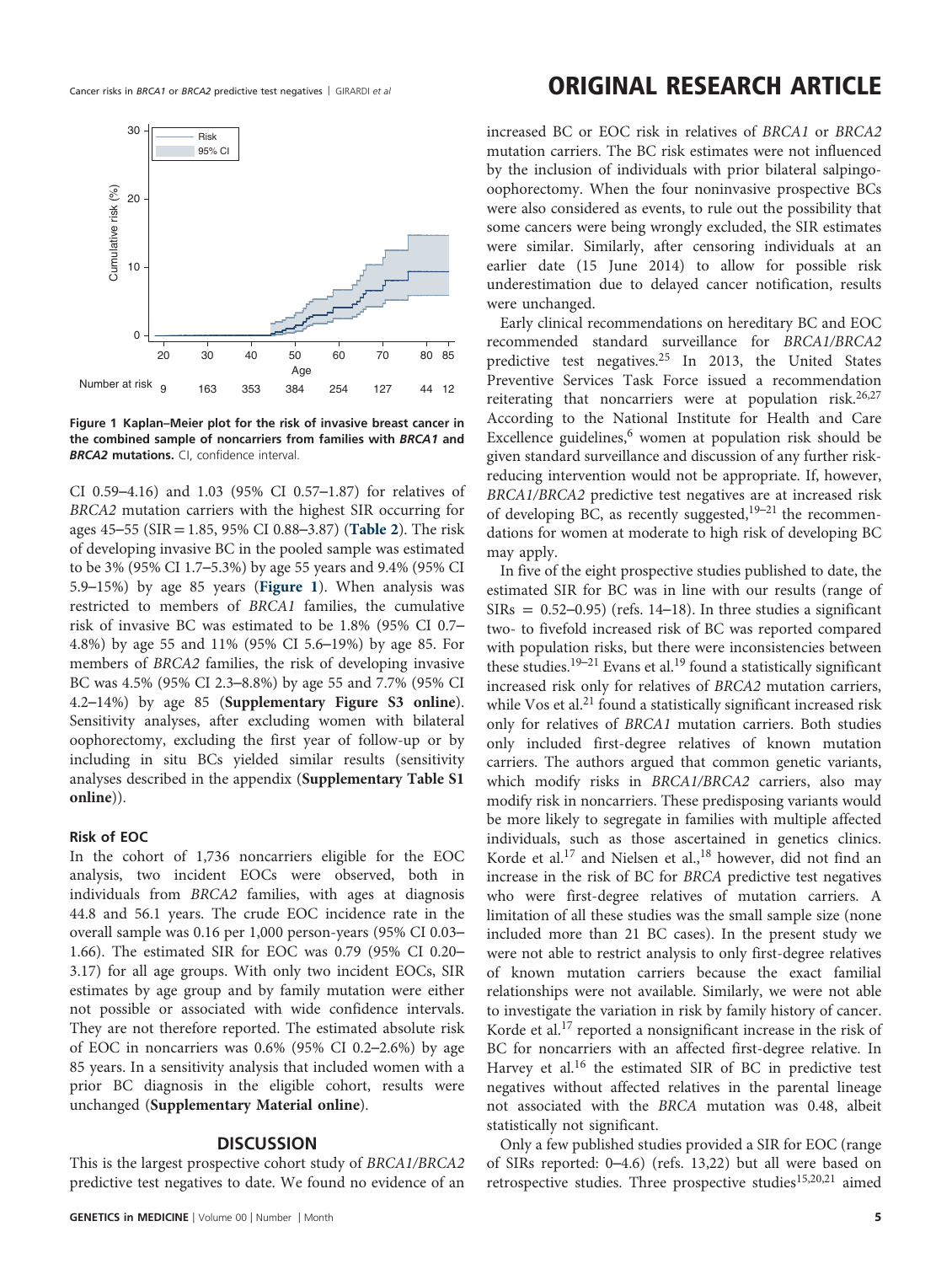### ORIGINAL RESEARCH ARTICLE

to estimate a SIR for EOC. In Domchek et al.[15](#page-6-0) and Rowan et al.[20](#page-6-0) no events occurred during the follow-up, while Vos et al.[21](#page-6-0) reported two EOCs but the corresponding SIR was not provided. This is the first study to estimate a SIR for EOC based on a prospective cohort, but the confidence intervals were wide due to the small number of events.

The sample size of this study is larger than previous studies and the confidence limits are correspondingly narrower. Nonetheless, when considering BC risk estimates by age group and family mutation, caution is needed due to the relatively small number of events in each stratum. Because this is a prospective cohort, estimates are less likely to be prone to ascertainment or reporting biases, usually associated with retrospective or historical cohort studies.

Limitations of this study include the following:

- 1. The SIRs were calculated using incidences from England, but EMBRACE noncarriers were also recruited in Scotland and Wales. Age-specific estimates for these countries were not readily available; however, data from previous periods indicate that the incidence rates are similar amongst countries. Moreover, the large majority of study participants (83.3%) were from clinics based in England.
- 2. Surgeries unrelated to cancer diagnoses prior to recruitment were not verified through surgical records, but bias due to misreporting or underreporting was probably small given the life-changing sexual and physical impact of risk-reducing surgery.[28](#page-7-0)–<sup>30</sup>
- 3. No information on prophylactic surgeries after recruitment was available. Such surgeries are unlikely in women testing negative for mutations; however, if risk-reducing surgeries are more frequent in the noncarriers within families with BRCA1 and BRCA2 mutations compared with the general population this may lead to an underestimation of the SIR. In an approximate calculation, assuming the same proportion (i.e., 0.88%) of bilateral mastectomies in the prospective cohort as in the retrospective data, 17 such procedures would be expected. In the unlikely event that all these individuals would have developed invasive BC if they had not undergone surgery, the observed/expected ratio would have been 1.61 (95% CI 1.18–2.2). In the retrospective data, 5.4% of noncarriers from BRCA1 families had undergone bilateral oophorectomy with or without bilateral salpingectomy, compared with 3.3% of noncarriers from BRCA2 families, possibly reflecting differential counseling toward risk-reducing surgery when a BRCA1 mutation segregates in the family. In the current sample, 98% of noncarriers from BRCA1 families who underwent bilateral oophorectomy (or bilateral salpingectomy) at baseline had the procedure before genetic testing, whereas only 3% underwent RRSO after notification of the negative result. If the uptake of RRSO (after notification of mutation carrier status) was similar in the prospective cohort, this may have led to some

underestimation of the EOC SIR for relatives of BRCA1 mutation carriers and in the overall sample. However, the size of these biases is most likely small because riskreducing bilateral mastectomy and RRSO after the disclosure of a negative result are less likely.

- 4. The noncarrier's degree of relationship with the mutation carrier and cancer family history were not available. Although women were ascertained through clinical genetics centers and most would have come from highrisk families, ascertainment criteria with respect to family history can vary. Therefore, it is not possible to rule out that risk in noncarriers may be increased if multiple family members or first-degree relatives are affected.
- 5. No information on the date of the most recent screening mammogram or breast magnetic resonance imaging was available. If BRCA1/BRCA2 predictive test negatives with a normal breast imaging close to the genetic test discontinue surveillance following the notification of noncarrier status, they may be subject to a reverse lead time effect if they are diagnosed with a BC and this may lead to some underestimation of the risk. We investigated this by calculating the BC incidence in 3-year intervals following the genetic test. Although there was a suggestion of a higher BC incidence rate between 3 and 6 years following the genetic test compared with the initial years, the differences were not significant. Larger sample sizes will be required to clarify this potential bias.
- 6. Although this is the largest prospective study, the mean follow-up time in the cohort was still relatively short (7.1 years) and longer follow-up will be required to investigate the risks at older ages with more precision.

Based on the confidence interval of the invasive BC SIRs, a 1.5-fold increase in risk in noncarriers from BRCA1 families and a 1.9-fold increase in noncarriers from BRCA2 families cannot be ruled out. Translating these SIRs to lifetime risk yields an upper bound of risk of  $\sim$  17% to age 80 years for relatives of BRCA1 mutation carriers and  $\sim$  20% to age 80 years for relatives of BRCA2 mutation carriers, based on UK general population incidences.<sup>[31](#page-7-0)</sup> Hence, even at the upper bound of the 95% CI, BRCA1/BRCA2 predictive test negatives would not be classified as being at high risk of developing invasive BC according to the National Institute for Health and Care Excellence guidelines.<sup>[6](#page-6-0)</sup>

The familial aggregation of BC is known to be determined by other factors, including multiple common genetic variants, in addition to BRCA1 and BRCA2 mutations. Thus, one would predict that BRCA1/BRCA2 predictive test negatives in cohorts such as the present study, who have a family history of BC and are hence more likely to carry other predisposing variants, would still be at increased risk relative to general population. We therefore investigated whether the present estimates are consistent with predictions given by the Breast and Ovarian Analysis of Disease Incidence and Carrier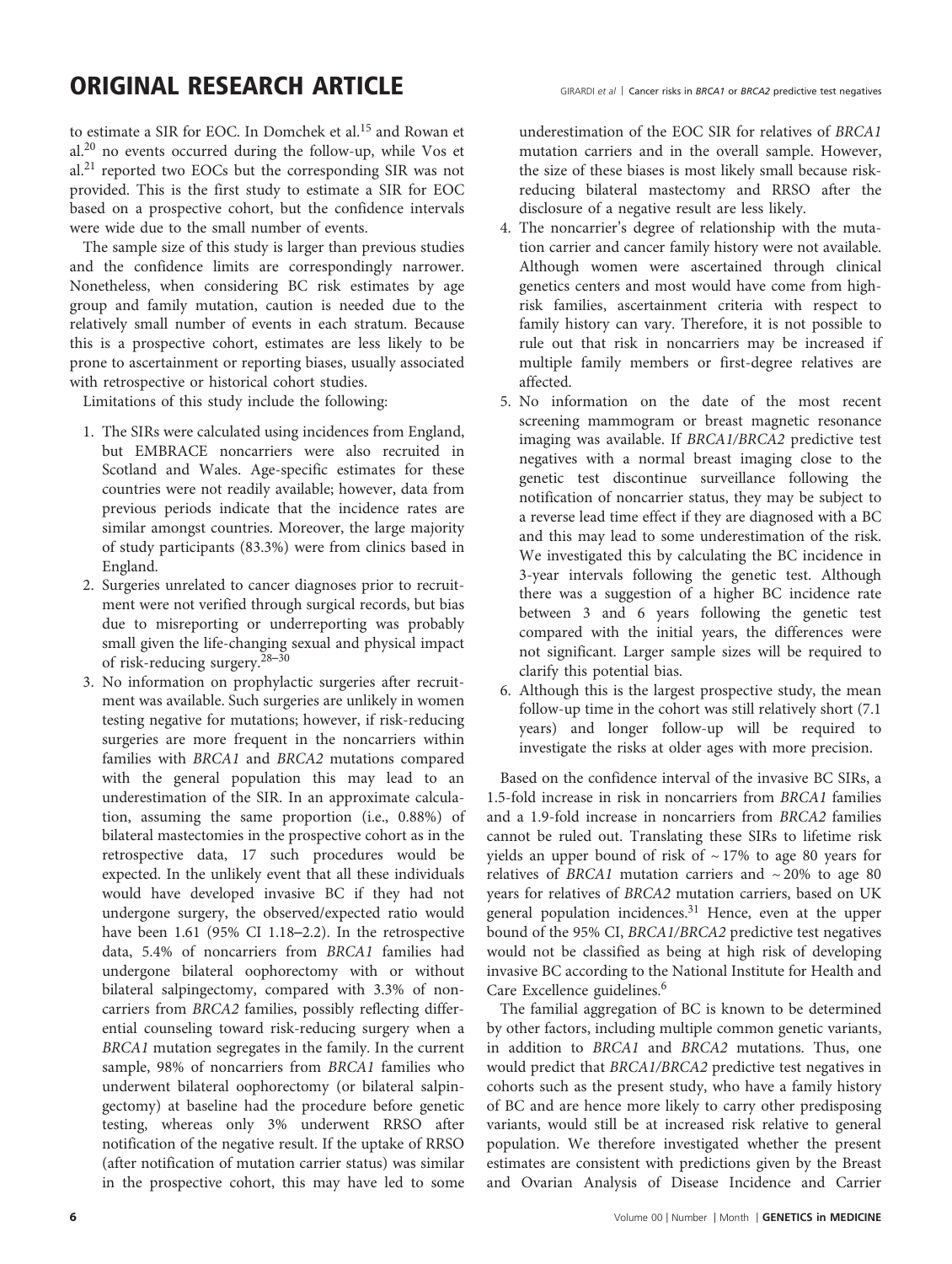Estimation Algorithm (BOADICEA) model, which models the familial aggregation of BC in terms of BRCA1/2 mutation status and a residual polygenic component. We computed the predicted lifetime risk of BC for a 20-year-old true negative, with two different family histories: (i) a mutation-positive mother diagnosed with BC at age 50 years, and (ii) a mother and maternal grandmother both diagnosed with BC at age 50 and carrying a mutation. The predicted BC risks to age 80 years in these two scenarios were 12 and 13% for a BRCA1 positive family, and 14 and 15% for a BRCA2 positive family. These women would be classified as at near population risk according to BOADICEA. Nevertheless, the predicted risks are somewhat higher than the point estimates in the present study, but within or close to the upper confidence interval bounds of the estimated cumulative risks. These observations suggest that the BOADICEA model may overestimate slightly the risks to individuals with a negative predictive test. However, larger sample sizes will be required to resolve this issue: if the true risks were in line with those predicted by BOADICEA, a prospective study with at least 100 events would be required to provide sufficient statistical power.

Our results suggest that BRCA1/BRCA2 predictive test negatives can be classified as being at near-population risk as defined by the National Institute for Health and Care Excellence guidelines.<sup>6</sup> Therefore, it would not be appropriate to offer risk-reducing bilateral mastectomy and RRSO to these individuals. In practice a proportion of women undergo preventative surgery based solely on the family history. Based on these data, predictive genetic testing of female relatives of a known BRCA1/BRCA2 mutation carrier is strongly beneficial in terms of avoiding unnecessary surgical procedures for those found to be BRCA1/BRCA2 negative. Standard surveillance may be offered, unless personal risk factors warrant further consideration such as strong family history of cancer in the parental lineage not associated with the known mutation or history of lobular carcinoma in situ or atypical ductal hyperplasia.[32,33](#page-7-0)

#### SUPPLEMENTARY MATERIAL

Supplementary material is linked to the online version of the paper at http://www.nature.com/gim

#### ACKNOWLEDGMENTS

This work was supported by Cancer Research–UK grants C12292/ A20861, C1287/A10118, C1287/A11990, C1287/A23382, C1287/A17523, and C1287/A16563.

#### **DISCLOSURE**

D.E. has received honoraria from AstraZeneca and has reported consulting or advisory role in AstraZeneca. The other authors declare no conflict of interest.

#### **REFERENCES**

- Miki Y, Swensen J, Shattuck-Eidens D, et al. A strong candidate for the breast and ovarian cancer susceptibility gene BRCA1. Science 1994;266:66–71.
- 2. Wooster R, Bignell G, Lancaster J, et al. Identification of the breast cancer susceptibility gene BRCA2. Nature 1995;378:789–792.

### <span id="page-6-0"></span>Cancer risks in BRCA1 or BRCA2 predictive test negatives | GIRARDI et al **ORIGINAL RESEARCH ARTICLE**

- 3. Antoniou AC, Cunningham AP, Peto J, et al. The BOADICEA model of genetic susceptibility to breast and ovarian cancers: updates and extensions. Br J Cancer 2008;98:1457–1466.
- 4. The Breast Cancer Linkage Consortium. Cancer risks in BRCA2 mutation carriers. J Natl Cancer Inst 1999;91:1310–1316.
- 5. Antoniou A, Pharoah PD, Narod S, et al. Average risks of breast and ovarian cancer associated with BRCA1 or BRCA2 mutations detected in case series unselected for family history: a combined analysis of 22 studies. Am J Hum Genet 2003;72:1117–1130.
- 6. The National Institute for Health and Care Excellence. Familial breast cancer: classification, care and managing breast cancer and related risks in people with a family history of breast cancer, 2013. [https://www.nice.](https://www.nice.org.uk/Guidance/CG164) [org.uk/Guidance/CG164](https://www.nice.org.uk/Guidance/CG164). Accessed 1 March 2017.
- 7. National Comprehensive Cancer Network. NCCN guidelines for detection, prevention, & risk reduction, 2016. [https://www.nccn.org/](https://www.nccn.org/professionals/physician_gls/pdf/breast_risk.pdf) [professionals/physician\\_gls/pdf/breast\\_risk.pdf](https://www.nccn.org/professionals/physician_gls/pdf/breast_risk.pdf). Accessed 1 March 2017.
- 8. Karlan BY, Berchuck, A & Mutch D. The role of genetic testing for cancer susceptibility in gynecologic practice. Obstet Gynecol 2007;110: 155–167.
- 9. Greene MH, Mai PL & Schwartz PE. Does bilateral salpingectomy with ovarian retention warrant consideration as a temporary bridge to risk-reducing bilateral oophorectomy in BRCA1/2 mutation carriers? Am J Obstet Gynecol 2011;204:19.e1–6.
- 10. Walker JL, Powell CB, Chen LM, et al. Society of Gynecologic Oncology recommendations for the prevention of ovarian cancer. Cancer 2015; 121:2108–2120.
- 11. Hartmann LC & Lindor NM. The role of risk-reducing surgery in hereditary breast and ovarian cancer. N Engl J Med 2016;374:454–468.
- 12. Gronwald J, Cybulski C, Lubinski J & Narod SA. Phenocopies in breast cancer 1 (BRCA1) families: implications for genetic counselling. J Med Genet. 2007;44:e76.
- 13. Smith A, Moran A, Boyd MC, et al. Phenocopies in BRCA1 and BRCA2 families: evidence for modifier genes and implications for screening. J Med Genet 2007;44:10–15.
- 14. Bernholtz S, Laitman Y, Kaufman B, Shimon-Paluch S & Friedman E. Phenocopy breast cancer rates in Israeli BRCA1 BRCA2 mutation carrier families: is the risk increased in non-carriers? Breast Cancer Res Treat 2012;132:669–673.
- 15. Domchek SM, Gaudet MM, Stopfer JE, et al. Breast cancer risks in individuals testing negative for a known family mutation in BRCA1 or BRCA2. Breast Cancer Res Treat 2010;119:409–414.
- 16. Harvey SL, Milne RL, McLachlan SA, et al. Prospective study of breast cancer risk for mutation negative women from BRCA1 or BRCA2 mutation positive families. Breast Cancer Res Treat 2011;130:1057–1061.
- 17. Korde LA, Mueller CM, Loud JT, et al. No evidence of excess breast cancer risk among mutation-negative women from BRCA mutationpositive families. Breast Cancer Res Treat 2011;125:169–173.
- 18. Nielsen HR, Petersen J, Krogh L, Nilbert M & Skytte AB. No evidence of increased breast cancer risk for proven noncarriers from BRCA1 and BRCA2 families. Fam Cancer 2016;15:523–528.
- 19. Evans DG, Ingham SL, Buchan I, et al. Increased rate of phenocopies in all age groups in BRCA1/BRCA2 mutation kindred, but increased prospective breast cancer risk is confined to BRCA2 mutation carriers. Cancer Epidemiol Biomarkers Prev 2013;22:2269–2276.
- 20. Rowan E, Poll A & Narod SA. A prospective study of breast cancer risk in relatives of BRCA1/BRCA2 mutation carriers. J Med Genet 2007;44:e89.
- 21. Vos JR, de Bock GH, Teixeira N, et al. Proven non-carriers in BRCA families have an earlier age of onset of breast cancer. Eur J Cancer 2013;49:2101–2106.
- 22. van der Kolk DM, de Bock GH, Leegte BK, et al. Penetrance of breast cancer, ovarian cancer and contralateral breast cancer in BRCA1 and BRCA2 families: high cancer incidence at older age. Breast Cancer Res Treat 2010;124:643–651.
- 23. Office for National Statistics. Cancer registration statistics, England, 2015. [https://www.ons.gov.uk/peoplepopulationandcommunity/healthandsocial](https://www.ons.gov.uk/peoplepopulationandcommunity/healthandsocialcare/conditionsanddiseases/datasets/cancerregistrationstatisticscancerregistrationstatisticsengland) [care/conditionsanddiseases/datasets/cancerregistrationstatisticscancerregis](https://www.ons.gov.uk/peoplepopulationandcommunity/healthandsocialcare/conditionsanddiseases/datasets/cancerregistrationstatisticscancerregistrationstatisticsengland) [trationstatisticsengland](https://www.ons.gov.uk/peoplepopulationandcommunity/healthandsocialcare/conditionsanddiseases/datasets/cancerregistrationstatisticscancerregistrationstatisticsengland). Accessed 1 March 2017.
- 24. MacInnis RJ, Bickerstaffe A, Apicella C, et al. Prospective validation of the breast cancer risk prediction model BOADICEA and a batch-mode version BOADICEA Centre. Br J Cancer 2013;109:1296–1301.
- 25. Berliner JL & Fay AM. Risk assessment and genetic counseling for hereditary breast and ovarian cancer: recommendations of the National Society of Genetic Counselors. J Genet Couns 2007;16:241–260.
- 26. Nelson HD FR, Goddard K, Mitchell Priest J, Okinaka-Hu L, Pappas M & Zakher B. Risk assessment, genetic counseling, and genetic testing for BRCA-